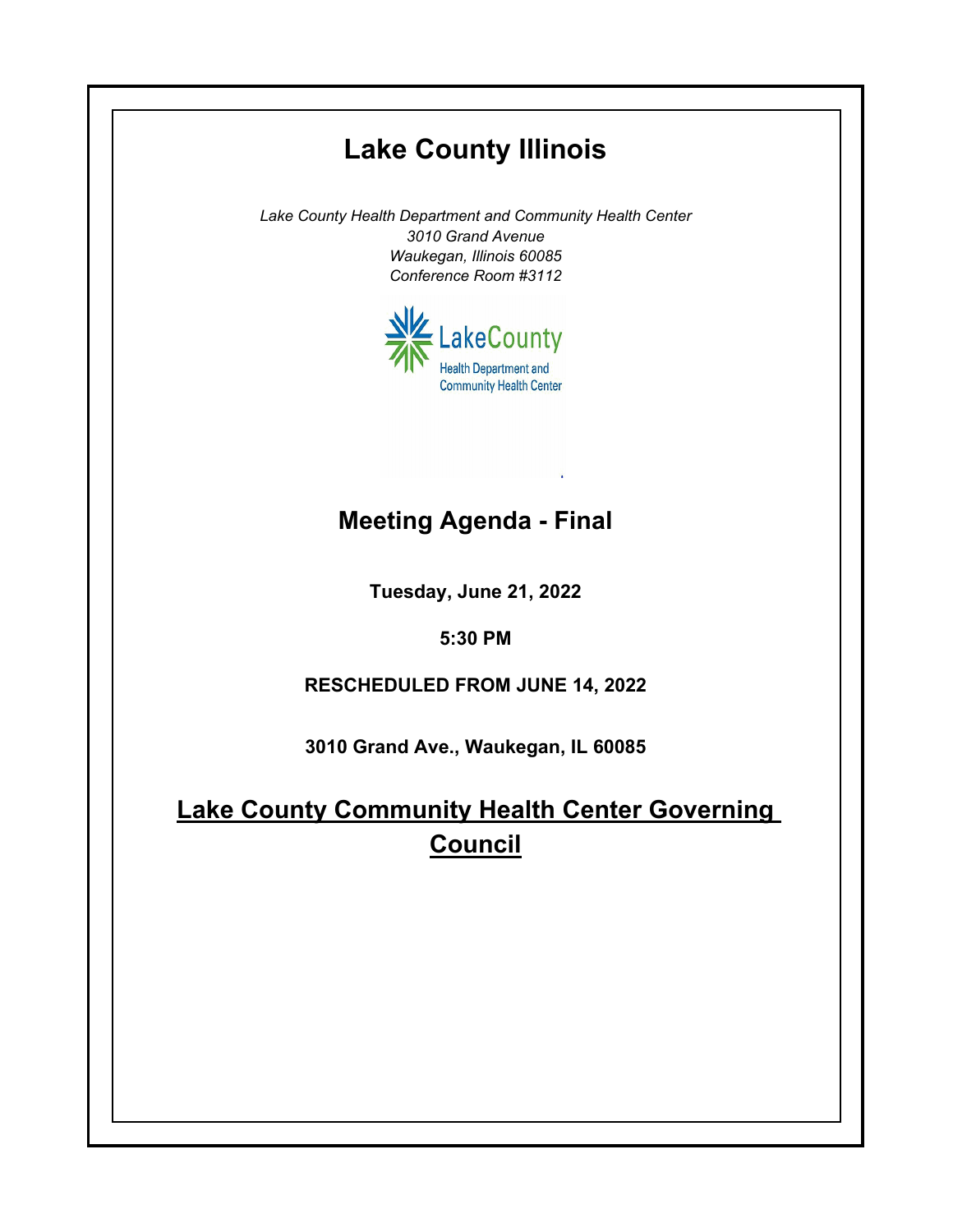| 1.                                                     | <b>Call to Order</b>                 |                                                                                                       |
|--------------------------------------------------------|--------------------------------------|-------------------------------------------------------------------------------------------------------|
| 2.                                                     | <b>Pledge of Allegiance</b>          |                                                                                                       |
| 3.                                                     | <b>Approval of Minutes</b>           |                                                                                                       |
| 3.1                                                    | 22-0854                              | May 10, 2022 Meeting Minutes                                                                          |
|                                                        |                                      | Attachments:<br>GC Minutes 5.10.22 - DRAFT                                                            |
| 4.                                                     | <b>Public Comment to the Council</b> |                                                                                                       |
| 5.                                                     | <b>Executive Director's Report</b>   |                                                                                                       |
| 6.                                                     | <b>Action items</b>                  |                                                                                                       |
| 6.1                                                    | 22-0851                              | Provider Credentialing and/or Privileging - Dr. Zun                                                   |
| 6.2                                                    | 22-0852                              | Provider Reappointment - Dr. Zun                                                                      |
| 6.3                                                    | 22-0850                              | Approval of Billing and Collections Policies - Riley                                                  |
|                                                        |                                      | Fees for Medical, Dental and Behavioral Health Services, Sliding Fee Discounts<br><b>Attachments:</b> |
| 7.                                                     | <b>Presentations</b>                 |                                                                                                       |
| 7.1                                                    | 22-0860                              | HMA - FQHC Management Structure Assessment - Pfister                                                  |
| 8.                                                     | <b>Discussion Items</b>              |                                                                                                       |
| 8.1                                                    | 22-0853                              | CQI Update - Hayes                                                                                    |
|                                                        |                                      | Attachments:<br><b>UDS Summary</b>                                                                    |
| 9.                                                     | <b>Medical Director Report</b>       |                                                                                                       |
| 9.1                                                    | 22-0828                              | Medical Director Report - Dr. Zun                                                                     |
|                                                        |                                      | <b>Attachments:</b><br><b>Physical Health Procedures 5.25.22</b>                                      |
| 10.<br><b>Director of Healthcare Operations Report</b> |                                      |                                                                                                       |
| 10.1                                                   | 22-0855                              | Director of Healthcare Operations Report - Burke                                                      |
|                                                        |                                      | <b>FQHC Healthcare Operations Metric Dashboard 06.22</b><br><b>Attachments:</b>                       |